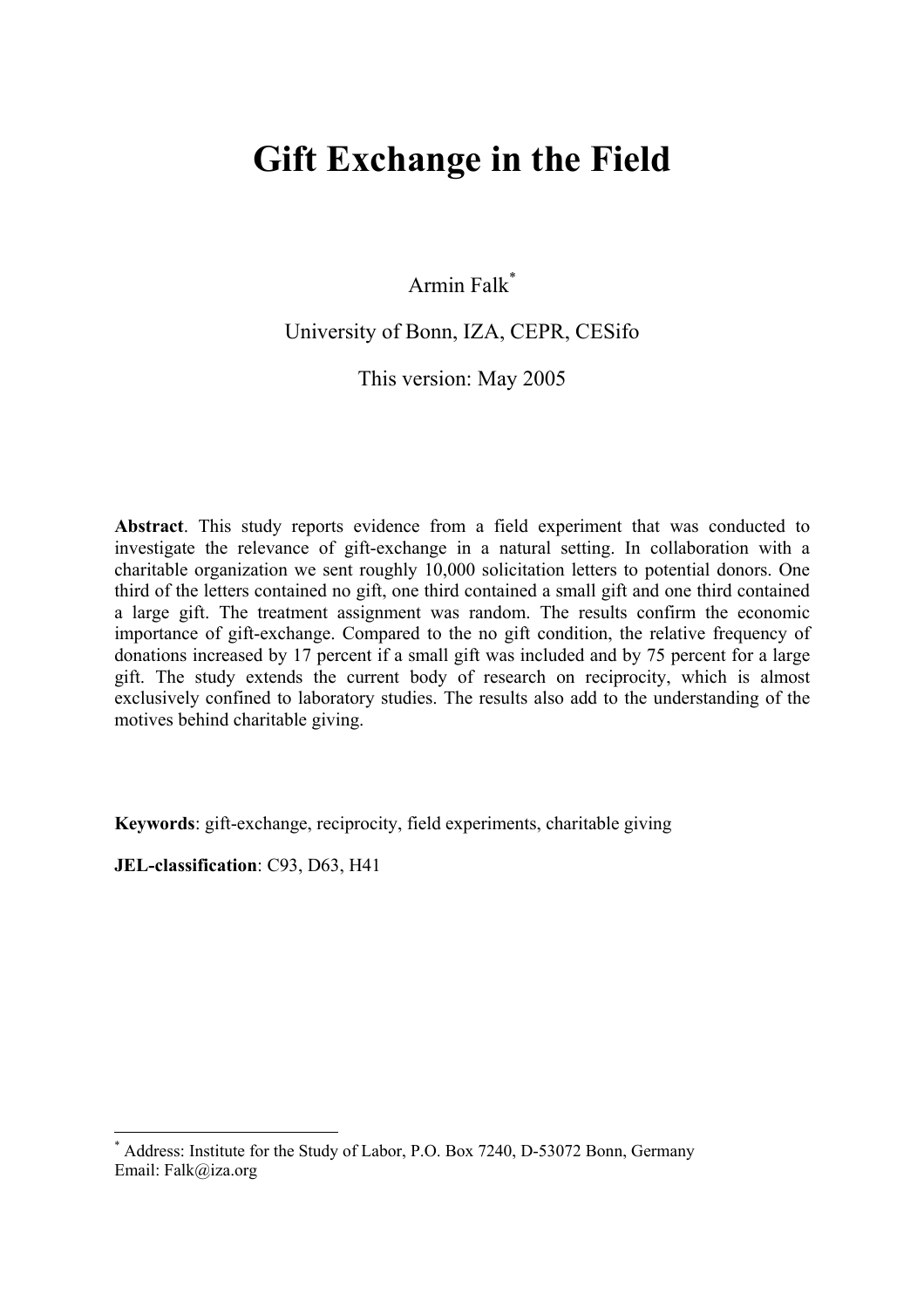### **1. INTRODUCTION**

 $\overline{a}$ 

In recent years numerous laboratory experiments have provided strong evidence in favor of social preferences and gift-exchange. In the so-called gift-exchange game, e.g., it has been shown that by paying generous prices, buyers induce sellers to provide (costly) quality levels above the contractually enforceable level. In particular, the higher the prices (the gift), the higher are the average quality levels (Fehr, Kirchsteiger and Riedl 1993; Fehr, Gächter and Kirchsteiger 1997; Gneezy 2003). Similar results have been obtained from the investment game (Berg, Dickhaut and McCabe 1995) and games that study conditional cooperation (Fischbacher, Gächter and Fehr 2001). These experimental results have typically been interpreted as reciprocal behavior, i.e., the behavioral inclination to reward kind and to punish unkind behavior (for formal models of reciprocity, see Rabin (1993); Levine (1998); Dufwenberg and Kirchsteiger (2004); Falk and Fischbacher (forthcoming) and Charness and Rabin (2000)). Moreover, the presence of reciprocally motivated people has important economic consequences, e.g., in labor relations (Akerlof 1982; Bewley 1999; Fehr and Gächter 2000), in customer relations (Kahneman, Knetsch and Thaler 1986), in bargaining (Camerer and Thaler 1995) or for price setting behavior (Huck and Wallace 2002).

 Surprisingly, the current body of research on reciprocity and gift-exchange is almost exclusively confined to laboratory studies. This kind of evidence has often been criticized because of a potential subject pool bias (undergraduate students) or the relatively low stake levels used in experiments. Moreover, it has been pointed out that subjects typically know that they are acting in an experiment and that their actions are observed by an experimenter. In addition, in most economic experiments subjects typically choose numbers or points instead of real prices, quality or effort levels. In light of this critique and given the economic importance of gift-exchange it is important to extend our empirical knowledge and to study gift-exchange not only in the laboratory but also in a setting where people act in a natural environment. This is what the current study does. It reports data from a field experiment that combines the advantage of an experimental set-up (random assignment) with observations coming from a natural environment<sup>1</sup>. Our field experiment was performed in collaboration with a charitable organization. As part of their regular activities the organization sent out roughly 10,000 solicitation letters to potential donors. In order to study gift-exchange we

<sup>&</sup>lt;sup>1</sup> For an excellent overview on field experiments see List and Harrison (2004). According to their taxonomy, our study is a "Natural Field Experiment".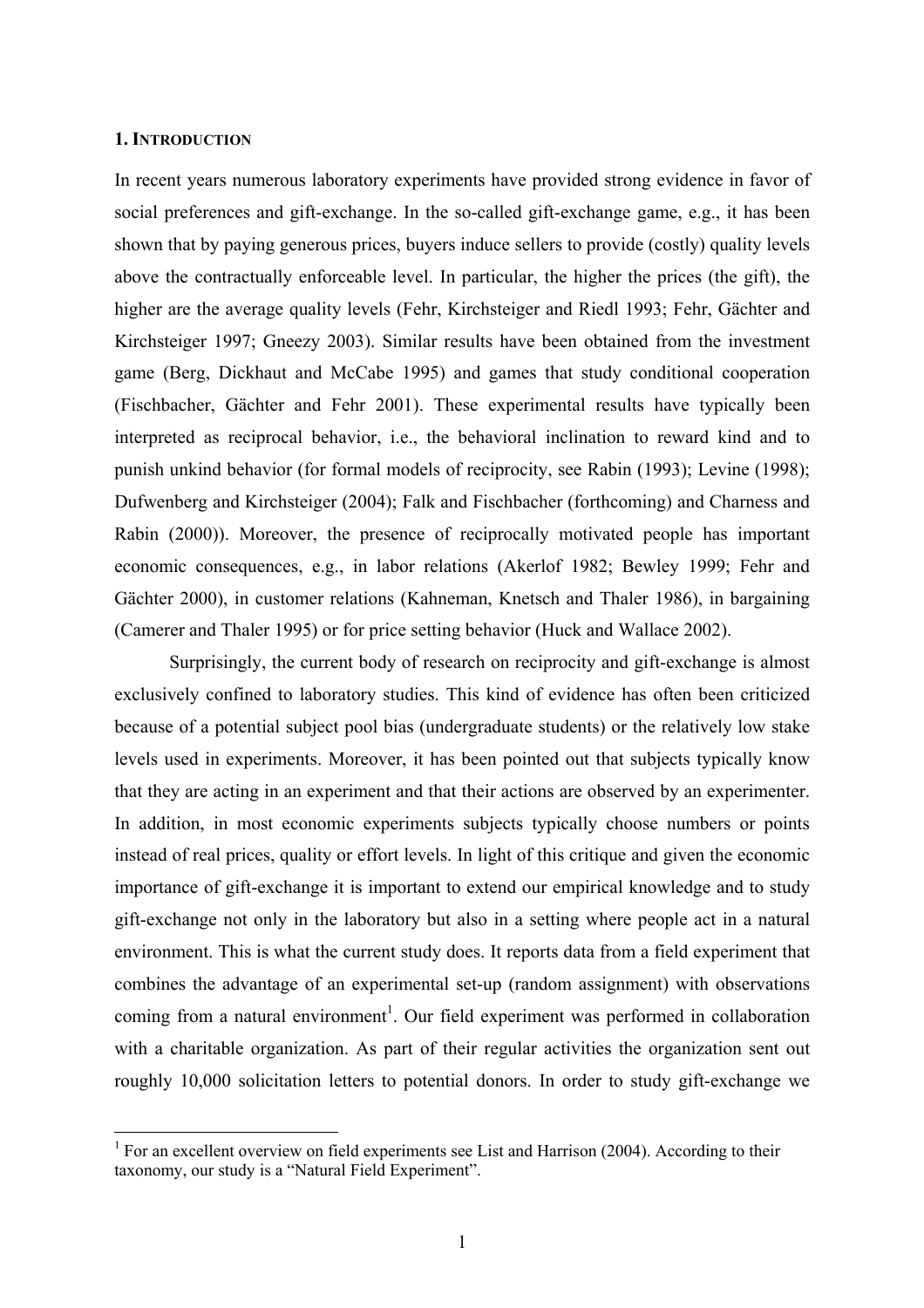systematically manipulated the solicitation letters such that one third of the donors received the letter without a gift (no gift condition), one third received the letter together with a small gift (small gift condition) and one third received the letter together with a large gift (large gift condition). Whether a potential donor received no gift, a small gift or a large gift was randomly determined. Thus we perform an experiment observing behavior of a non-student subject pool, where subjects do not know they act in an experiment, where the size of the stakes is not predetermined by an experimenter and where gift-exchange involves "real" gifts and not the choice of abstract numbers.

Our main results lend support in favor of previous laboratory evidence on gift exchange. First, the variation of gifts created strong and systematic effects. Compared to the no gift condition, the relative frequency of donations increased by 17 percent if a small gift was included and by as much as 75 percent for a large one. These differences are highly significant. Second, we show that the additional donations that are crowded in by giftexchange considerations are slightly lower than those given for reasons of warm glow in the no gift condition. Third, our results indicate that the initiation of a gift-exchange relation was highly profitable for the charitable organization. Given the random treatment assignment we can also estimate the potential gains that would have been realized had every donor received the large gift. Finally we check whether we observe some intertemporal substitution in the donation pattern, i.e., whether the groups of donors who received the gifts and donated more, donated less in the subsequent solicitation. While we see some slight indication of intertemporal substitution it is clearly insignificant.

In addition to extending the research on gift-exchange our study also adds to the understanding of the motives behind charitable giving. The economic importance of investigating theses motives derives from the fact that the amount of donated money is quite substantial in many nations. In the US, for example, almost 70 percent of all households make charitable contributions, exceeding 1 percent of GDP (Andreoni et al. 1996). The motive that has attracted the most attention both in the theoretical and the empirical literature is (impure) altruism or "warm glow", i.e., the internal satisfaction that arises from helping others. Several empirical studies have provided evidence that feelings of warm glow are important determinants in the decision to donate (Andreoni 1995). While the present study confirms the relevance of this motive, it also shows that in addition to warm glow, donors can be significantly affected by gift exchange considerations.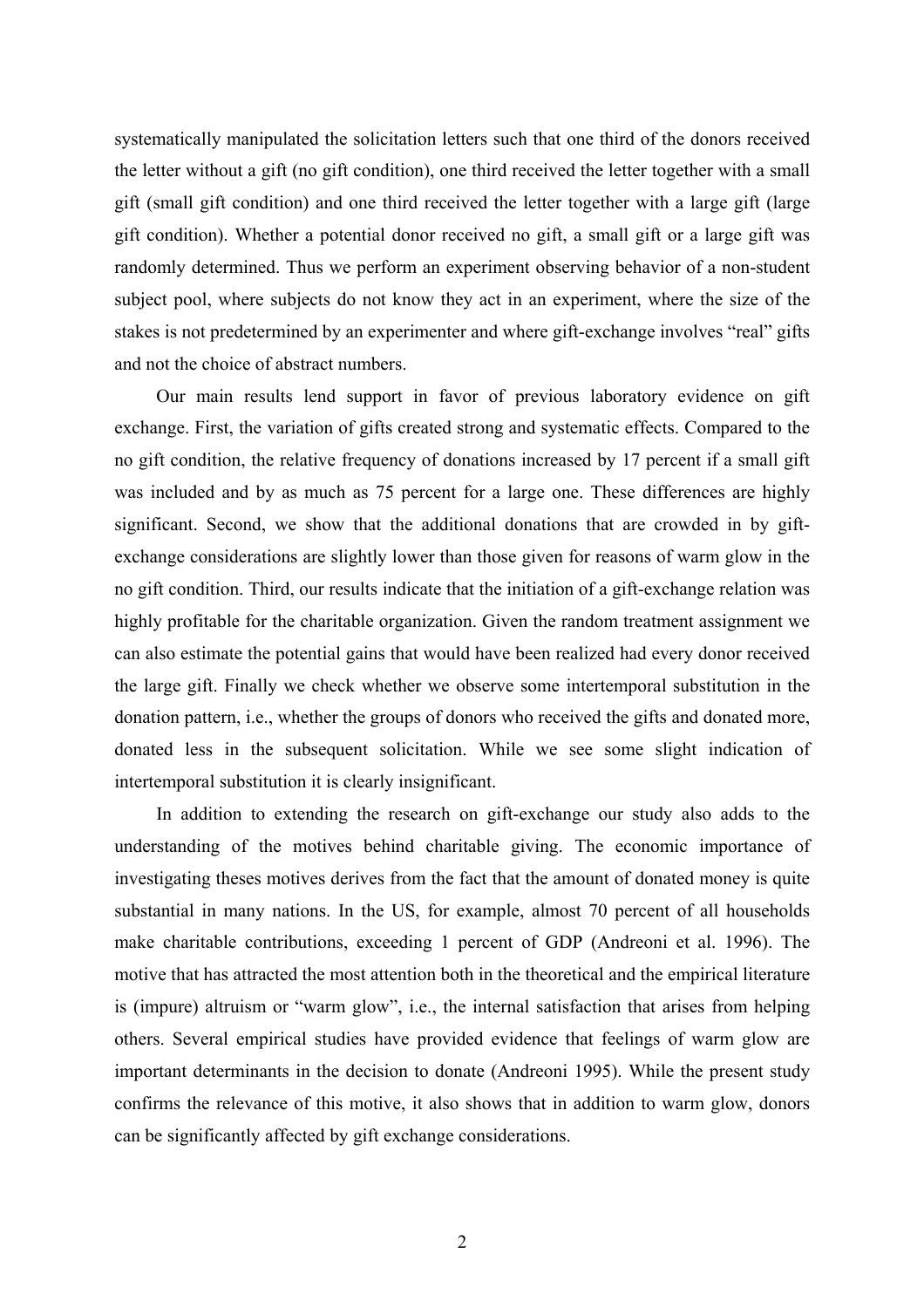In a related field experiment on charitable giving, List and Lucking-Reiley (2002) demonstrate the behavioral importance of seed money and refund policies. Increasing seed money from 10 percent to 67 percent produced an almost sixfold increase in donations. Likewise, the introduction of a refund policy increased donations by roughly 20 percent. Frey and Meier (2003) study charitable giving to a social fund administered by the University of Zurich. They systematically vary the information about other students' contributions and show that students increase their donations if they believe that others have also donated more.

The remainder of the paper is organized as follows. In the next section we present the details of the field experiment and our behavioral predictions. Our results are contained in section 3, and section 4 concludes.

### **2. DESIGN OF THE FIELD EXPERIMENT AND BEHAVIORAL PREDICTIONS**

The study was performed in collaboration with a well-known, large charitable organization operating internationally. The aim of this organization is the support of children in need. Currently the organization is active in 38 countries and engaged in long-term development projects as well as in short-term emergency projects. A branch of this organization regularly sends out solicitation letters in the canton of Zurich (Switzerland). The organization has a list of roughly 10,000 addresses (mainly in the city of Zurich), to whom letters are addressed. This list is a so-called "warm" list, i.e., the general response rate to solicitations is relatively high.

A total of 9,846 solicitation letters were sent out in the "2001 Christmas mailing", almost all to private households<sup>2</sup>. The purpose of this mailing was to collect money for funding schools for street children in Dhaka (Bangladesh). The potential donors were informed about the details of the Dhaka project in the letters and asked to donate. In addition to this letter, some people received either a "small" or a "large" gift. The small gift was one postcard plus envelope, while the large gift consisted of a set of four postcards with four envelopes. The postcards showed colored paintings drawn by children; an example is displayed in the Appendix. Those who received a gift (either small or large) were informed in a short remark at the very end of the letter that the postcards included are a "gift from the

 $2$  Only 22 of the 9.846 addresses belong to organizations and only one of these organizations actually donated (CHF  $50 \sim$  EURO 35).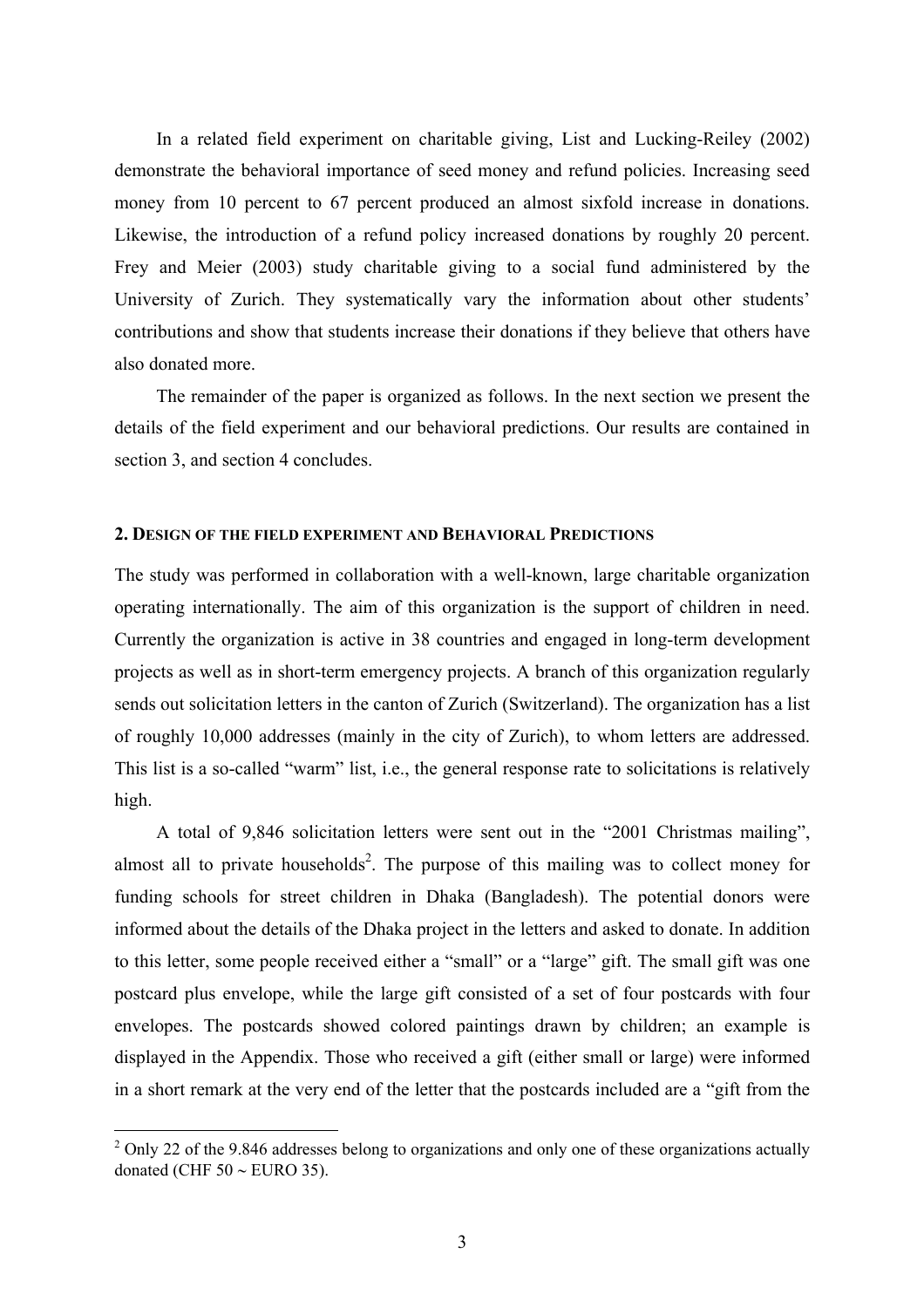children from Dhaka", which "can be kept or given to others". The purpose of this sentence was to assure people that the postcards are a gift for which nothing has to be paid, and to create a gift-exchange relation between the children (the potential receivers of the donation) and the donors. With the exception of this additional sentence, all solicitation letters were completely identical regardless of whether a gift was included or not. All letters were sent out on December 5, 2001.

The treatment assignment was random: With the help of a random number generator we assigned each potential donor listed in the organization's data base to the no gift, the small gift or the large gift condition. Our dependent variable is simply the donation decisions by the potential donors. These were routinely recorded by the organization.

In our field experiment two distinct behavioral motives may play a role, "warm glow" and gift-exchange. Warm glow has been defined as a feeling of internal satisfaction that arises from helping people who are in need (Andreoni, 1995). The warm glow motive is a behavioral disposition to donate unconditionally, i.e., without getting a reward. Applying the notion of warm glow to our field experiment yields the behavioral prediction that people should donate and that they should donate independently of whether they receive a gift or not. The second potentially relevant motive is gift-exchange or reciprocity. Reciprocity means that "we are *obligated* to the future repayment of favors, gifts, invitations, and the like" (Cialdini 1992, p. 211, emphasis in the original). In contrast to the warm glow motive it is a conditional behavioral disposition, i.e., reciprocally motivated subjects donate because they feel obligated to the repayment of gifts. Since feelings of obligation increase as the value of the gift rises, more subjects should donate in the large compared to the small gift condition<sup>3</sup>.

Taken together, the no gift condition informs us about the behavioral importance of the warm glow motive. In both gift conditions, reciprocity is another possible motive in *addition* to feelings of warm glow. The difference between the gift conditions and the no gift condition therefore reveals the potential relevance of gift-exchange considerations. Finally, since the value of the gifts is higher in the large compared to the small gift condition, the

<sup>&</sup>lt;sup>3</sup> Note that an increase in donations between the no gift and the small gift condition could also be explained by a hypothesis that combines attention and warm glow. According to this hypothesis paying attention to the needs of others is a precondition for acting on altruistic preferences. The included postcard could raise attention and make it more likely for people to donate. Note, however, that this argument cannot convincingly explain possible differences between the small and the large gift condition. It is unlikely that the attention arising from four postcards is much different than the attention arising from one.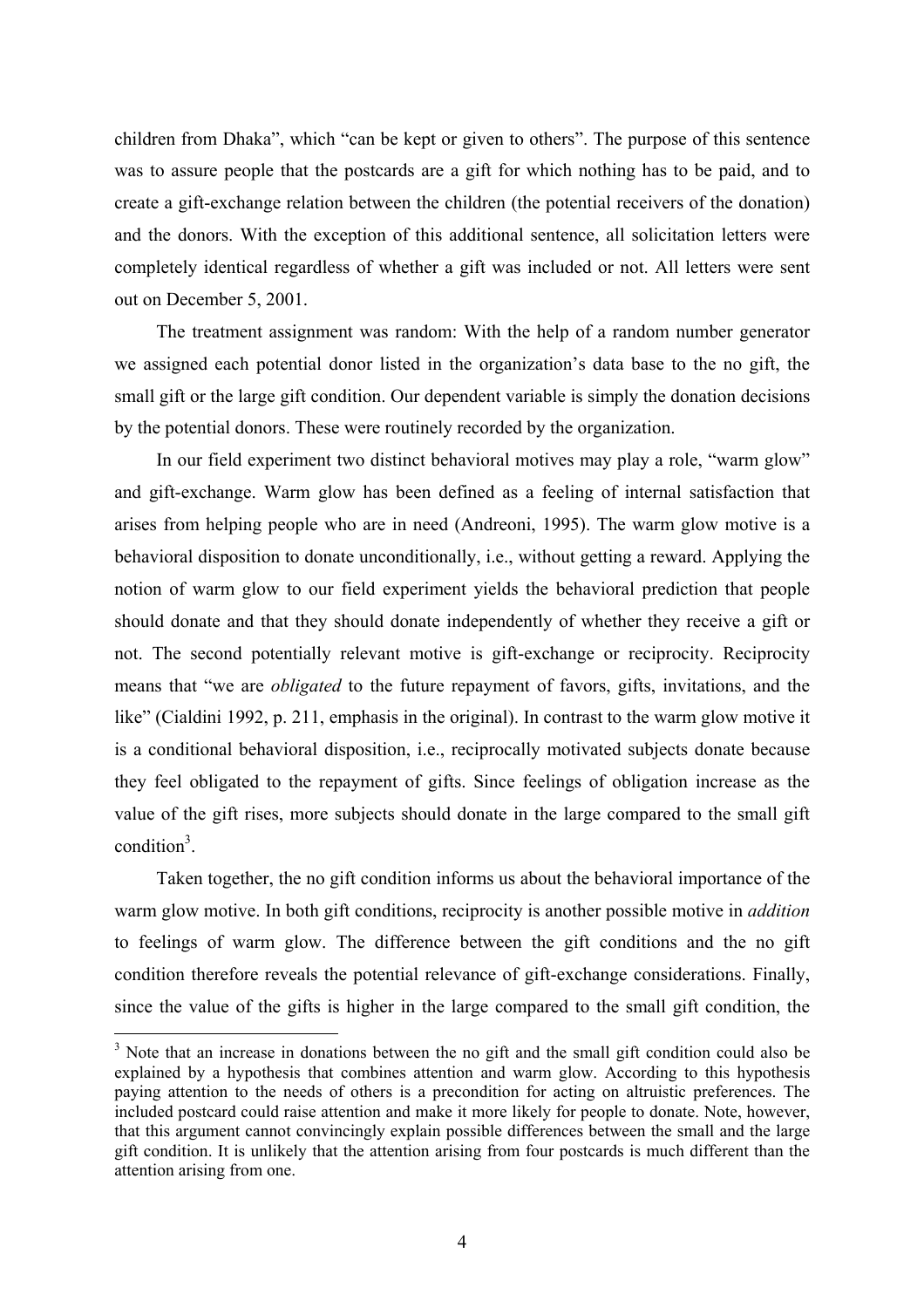gift-exchange hypothesis predicts that we should observe more people donating in the large than in the small gift condition. These arguments can be summarized as follows:

GIFT-EXCHANGE HYPOTHESIS: *The donation probability is lowest in the no gift condition, higher in the small gift condition and highest in the large gift condition*.

## **3. RESULTS**

 $\overline{a}$ 

In this section we first test the gift-exchange hypothesis, i.e., whether including gifts increases the probability of donations. Second, we study whether gift-exchange considerations crowd in higher or lower donations, compared to the donations given for reasons of warm glow. Third we address the question, whether the initiation of a giftexchange relation is profitable for the organization. To answer the latter question we compare the total amount of money donated in the three treatment conditions with the cost of providing the gifts. Since we have donation data covering the solicitation subsequent to the Christmas 2001 mailing, we can further check whether the observed increase in donations in the gift conditions is followed by lower donations in the subsequent mailing. This would be the case if donors intertemporally substitute their donations.

## *3.1 Does including a gift increase the frequency of donations?*

Table 1 presents the main results. It reports the donations that were given in the time period between December 5, 2001 and the end of February  $2002<sup>4</sup>$  under all three conditions (no gift, small gift, and large gift). The first row of Table 1 shows the absolute numbers of letters sent out in the three conditions. Rows two and three report the absolute and the relative number of people who donated under the three conditions. While the absolute number of people who donate under the no gift condition is 397, this number increases to 465 in the small gift condition and to 691 in the large gift condition. In relative terms, the corresponding numbers are 12, 14 and 21 percent, respectively. Thus including a small gift increases the number of donors by 17 percent and including the large gift even increases the number of donors by as much as 75 percent. These results clearly support the gift-exchange hypothesis.

<sup>&</sup>lt;sup>4</sup> We stopped collecting data at the end of February because first, there were essentially no further donations after the end of January and second, the next solicitation letter was sent out at the end of February (see section 3.3).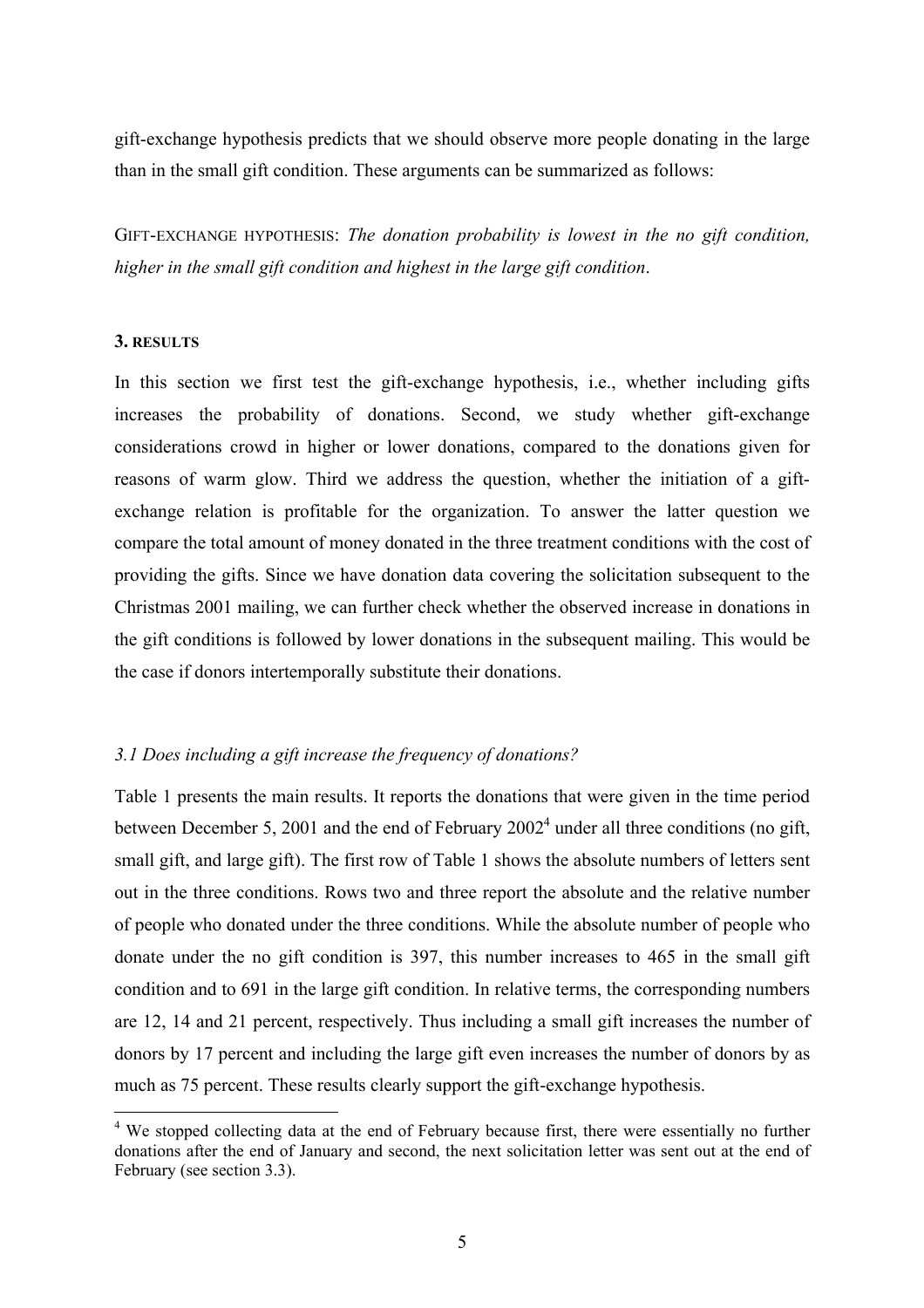|                                 | No gift | Small gift Large gift |       |
|---------------------------------|---------|-----------------------|-------|
| Number of solicitation letters  | 3,262   | 3,237                 | 3,347 |
| Number of donations             | 397     | 465                   | 691   |
| Relative frequency of donations | 0.12    | 0 <sup>14</sup>       | 0.21  |

TABLE 1: DONATION PATTERNS IN ALL TREATMENT CONDITIONS

Table 2 shows that the observed treatment effects are statistically significant. We report a Probit regression in this table where the dependent variable is a dummy, which takes the value 1 if a person donated and zero otherwise<sup>5</sup>. This donation dummy is regressed on our treatment dummies. The variable "Small gift" is a dummy variable for the small gift condition, while "Large gift" is a dummy variable for the large gift condition. Both coefficients are positive and significant at the 1-percent level. Further analysis also reveals that the increase in donations between the small gift and the large gift condition is also significant at the 1-percent level (Prob $\geq \chi^2 = 0.000$ ). This shows that including a gift in our set-up significantly increases the frequency of donations and that the more generous the gift, the higher the frequency.

<sup>&</sup>lt;sup>5</sup> All results are qualitatively the same if we use a linear probability model instead of a probit model.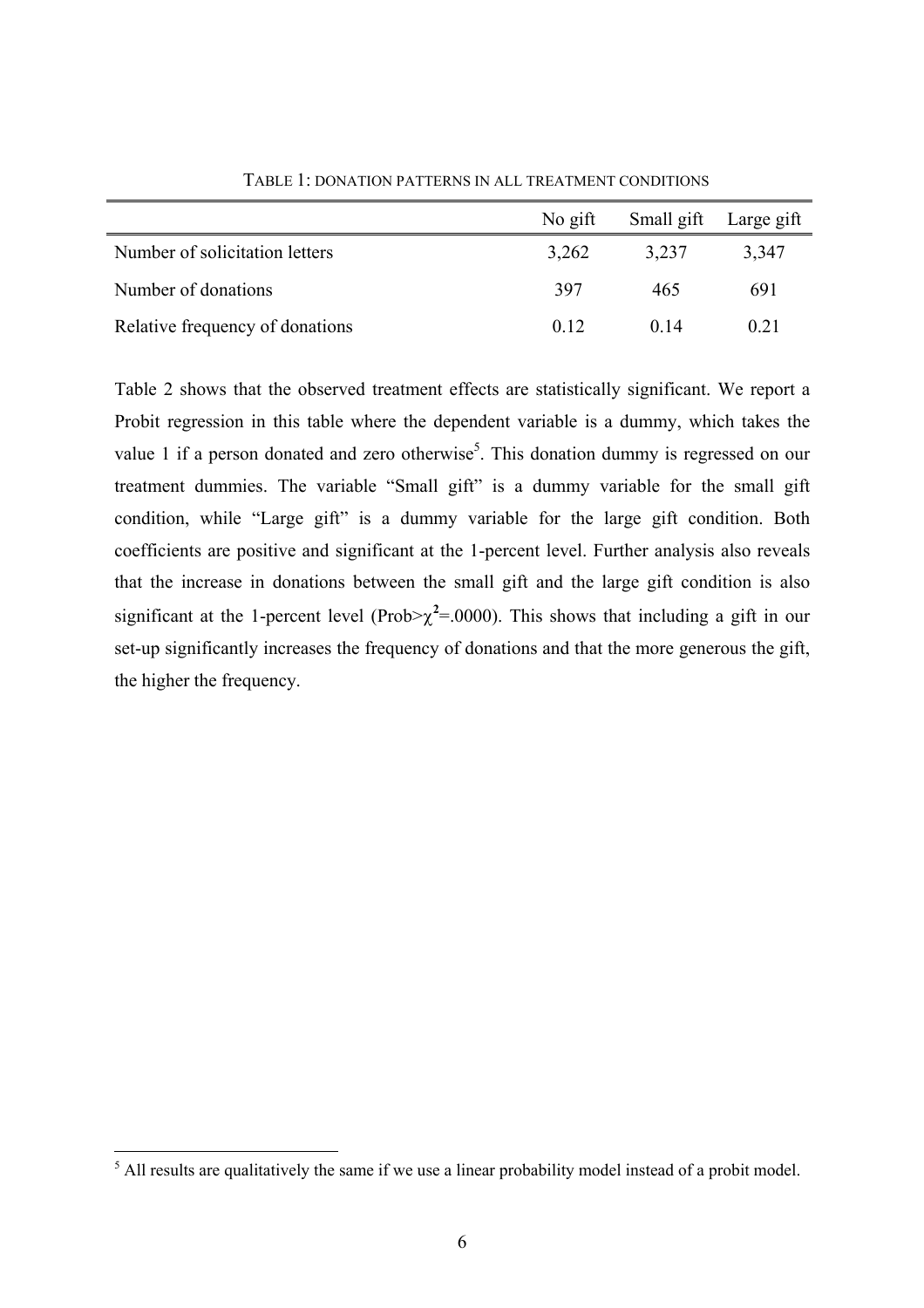| Dependent variable: Donation dummy |             |  |  |  |
|------------------------------------|-------------|--|--|--|
| Small gift dummy                   | $0.102***$  |  |  |  |
|                                    | (0.039)     |  |  |  |
| Large gift dummy                   | $0.348***$  |  |  |  |
|                                    | (0.037)     |  |  |  |
| Constant                           | $-1.167***$ |  |  |  |
|                                    | (0.028)     |  |  |  |
| Number of observations             | 9,846       |  |  |  |
| Prob $>\chi^2$                     | 0.000       |  |  |  |
| Pseudo $R^2$                       | 0.011       |  |  |  |

TABLE 2: TREATMENT DIFFERENCES OF DONATION PROBABILITY

Note: Probit regression with standard errors in parentheses. \*\*\* indicates significance at the 1-percent level. "Small gift" is a dummy variable taking the value 1 if the observation comes from the small gift condition and zero otherwise. Likewise, "Large gift" is a dummy variable, which takes the value 1 if the observation comes from the large gift condition and zero otherwise.

## *3.2 Does gift-exchange crowd in relatively low donations?*

The results shown in Tables 1 and 2 support the gift-exchange hypothesis, i.e., gifts crowd in donations, which would not have been given in the absence of these gifts. It is interesting to study whether these additional donations are qualitatively similar to those given under the no gift condition. In particular one might hypothesize that feelings of obligation to repay the gift, crowd in rather low donations: If the only reason to donate is to get rid of a "bad conscience" a donor might choose a donation level which just compensates the organization for its expenditures. Since the material value of the postcards is rather low, donations might be low as well.

To address this issue Figure 1 shows a histogram of donations for all treatment conditions. The figure reveals that overall the distributions are similar. In all conditions 86 to 89 percent of the donations are below CHF 100 with peaks at values such as CHF 10, 20, 30, 50 or 100. A closer inspection of the donation patterns shows, however, that there are some small differences. For low donations up to CHF 60, the cumulative frequency of donations is highest in the large gift condition (79 percent), followed by the small gift condition (74 percent) and the no gift condition (72 percent). Put differently, relatively low donations are more frequent under the large gift condition than the no gift condition. Likewise, relatively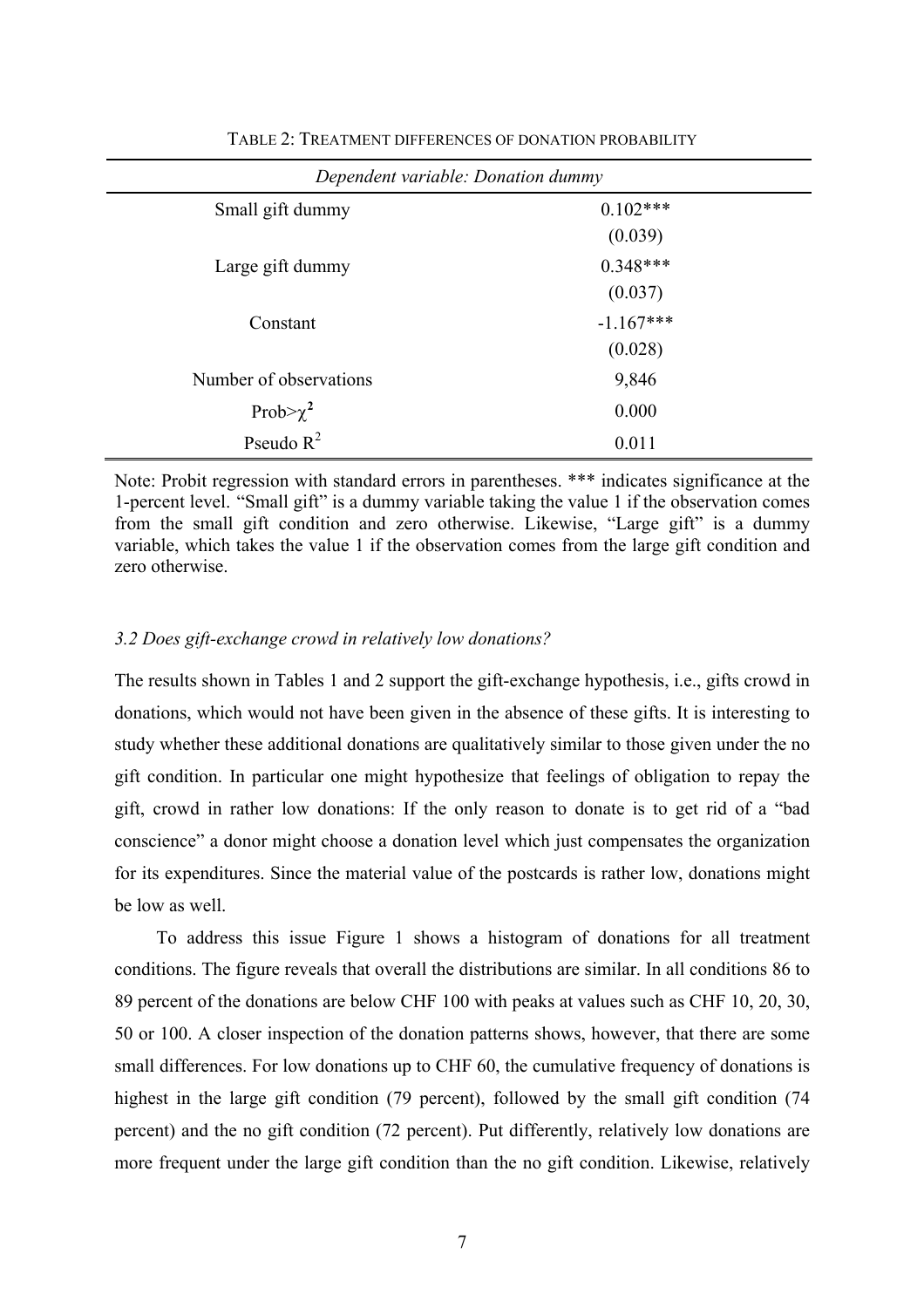large gifts (> CHF 200) are more frequent under the no gift condition compared to the gift conditions. This suggests that feelings of obligation may in fact crowd in relatively low gifts. To test this claim more directly, we performed two different distribution tests. The Kolmogorov-Smirnov test rejects the null hypothesis that the donation distributions of the no gift and the large gift conditions are the same  $(p=0.049)$ . Comparing the other distributions yields no significant differences (no-gift/small-gift p=.262; small gift/large gift p=.184). These results are supported by the non-parametric Median test, which tests the null hypothesis that two samples are drawn from populations with the same median. Again, there is a significant difference between the no gift and the large gift condition  $(p=0.031)$  while the other distributions are not significantly different (no gift/small gift p=.532; small gift/large gift p=.122). Taken together the data suggest that at least some of the additionally made donations in the gift conditions are lower than those in the no gift condition. These differences are small, however.



FIGURE 1: HISTOGRAMS OF DONATIONS FOR EACH TREATMENT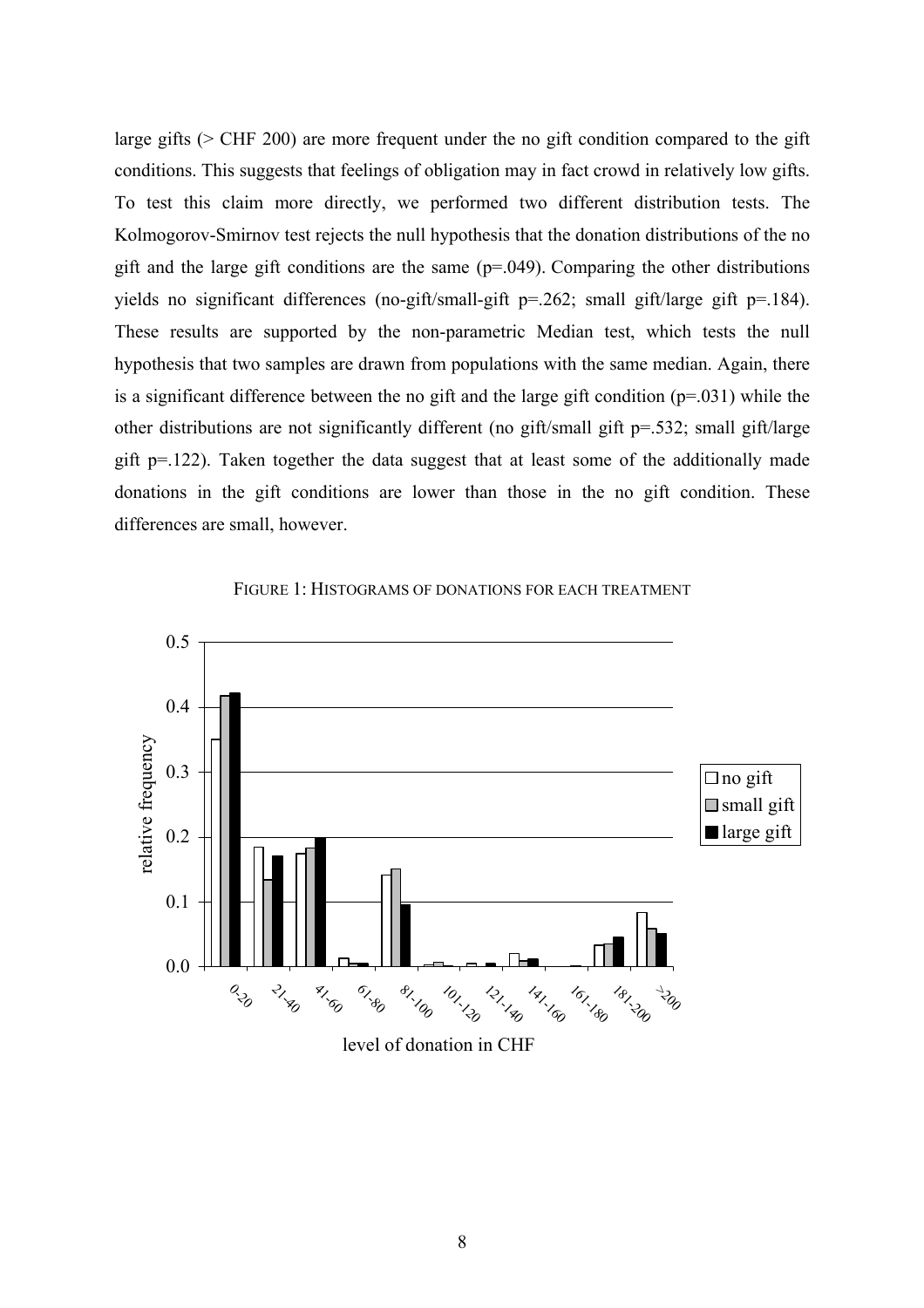## *3.3 Is the initiation of a gift-exchange profitable for the organization?*

From the charitable organization's perspective, the relevant question is whether including gifts is a profitable strategy. To answer this question, we now examine the absolute amounts donated under each condition. In doing so, we restrict our analysis to all donations equal or below CHF 500. This excludes 39 donations (2.5 percent of all donations). These observations are excluded for two reasons. First, they completely blur the analysis of the absolute donation levels. To illustrate this, note that there was an extremely high donation of CHF 20,000 in the small gift condition, for example. Second, it seems rather unlikely that very high donations are affected by the treatment variations<sup>6</sup>.

Table 3 (first row) shows the absolute amount of money collected in the three treatment conditions. It amounts to CHF 24,673 in the no gift condition, CHF 27,106 in the small gift condition, and CHF 40,877 in the large gift condition. Thus as it holds for the relative frequency of donations (see Table 1), the sum of donations is lowest in the no gift condition, higher in the low gift condition and highest in the large gift condition. The quantitative differences are quite substantial. There is a 66 percent increase from the no gift condition to the large gift condition, for example.

|                                                            | No gift | Small gift | Large gift |
|------------------------------------------------------------|---------|------------|------------|
| Sum of donations <i>Christmas</i> 2001 mailing in CHF      | 24,673  | 27,106     | 40,877     |
| Mean donation Christmas 2001 mailing in CHF                | 7.56    | 837        | 12 21      |
| Sum of donations February 2002 mailing in CHF              | 14,023  | 13,206     | 13,165     |
| Sum of <i>Christmas</i> and <i>February mailing</i> in CHF | 38,696  | 40,312     | 54,042     |

TABLE 3: ANALYSIS OF ABSOLUTE AMOUNTS OF DONATION AND POSSIBLE SUBSTITUTION **EFFECTS** 

Note: All donations smaller or equal CHF 500 (∼ EURO 350)

<sup>&</sup>lt;sup>6</sup> Please note that there is nothing special about the cut-off value of CHF 500. All results reported in this section are qualitatively the same if we consider a different cut-off value, e.g., donations below CHF 600, CHF 400, CHF 300 etc.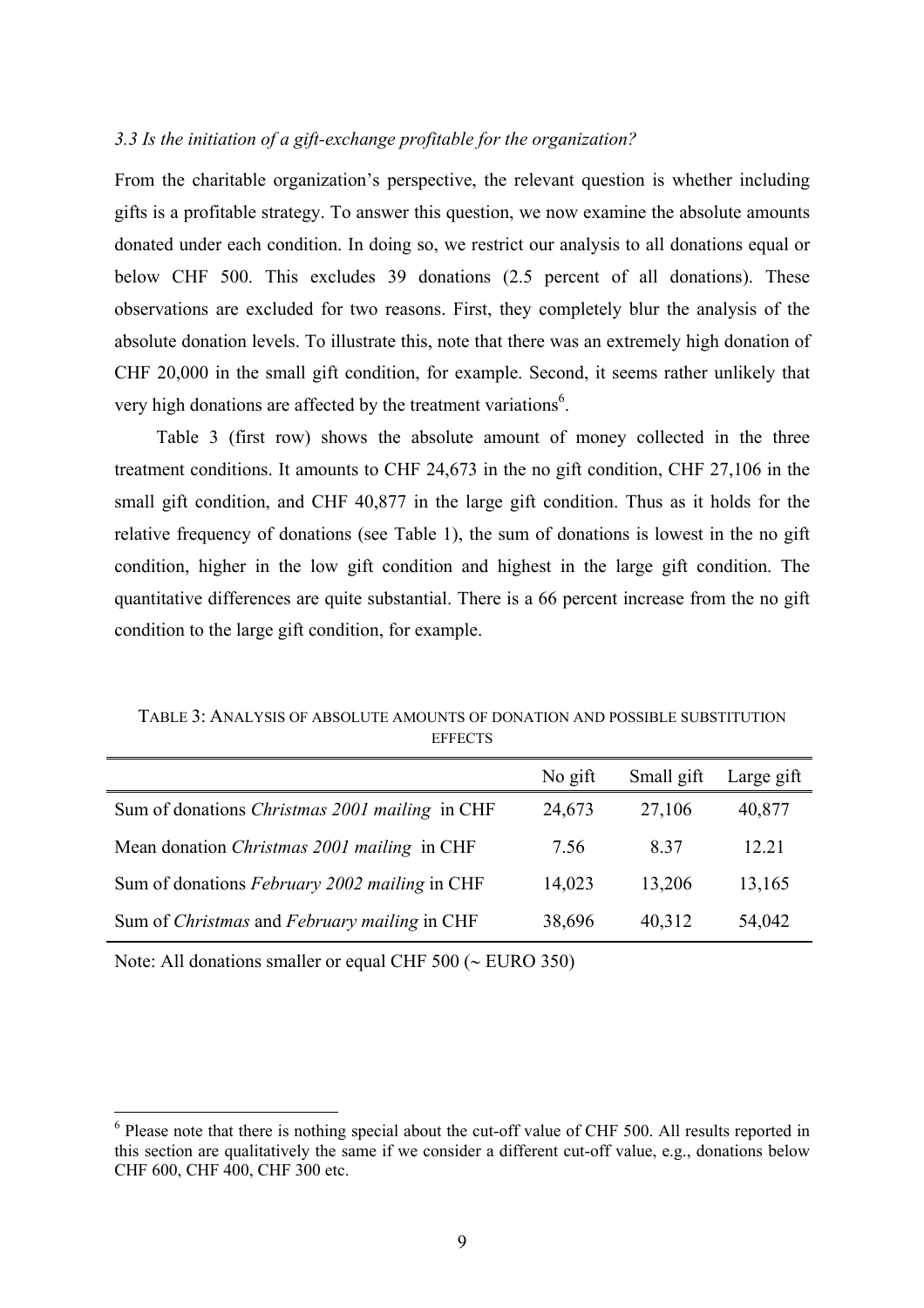It is possible to calculate the organization's (potential) net benefits given these absolute numbers. Note first that total revenue across all three conditions was CHF 92,656. Simple extrapolation suggests that if no one had received a gift, the revenue would have been much lower. If we take the average donation under the no gift condition (see Table 3, second row) and multiply it by the total number of letters sent out, we get a hypothetical amount of CHF 74,472. Since the cost of the postcards was roughly CHF  $2,000^7$ , the net gain of the manipulation amounts to CHF 16,184, an increase of about 22 percent. Of course revenues could have been even higher if everyone had received the large gift. In this case gross revenues would have been CHF 120,248 (average donation under the large gift condition as shown in the second row of Table 3, multiplied by the total number of letters). Subtracting CHF 4,800, which would have been the cost of sending a large gift (four postcards) to all potential donors, yields a net gain of CHF 40,976 or 55 percent when compared to the situation where no one receives a gift. Of course these numbers are hypothetical and should not be taken at face value. However, they indicate the potential benefits of establishing giftexchange relationships.

From the organization's point of view, one important question remains to be answered. So far we have shown that including gifts substantially increased donations in the Christmas 2001 mailing. However, it could be that the two gift treatments have an *adverse* effect on subsequent mailings. This would occur if donors intertemporally substitute their donations, i.e., if those donors who donated more in the Christmas 2001 mailing would donate less in the next mailing. In this case the organization would not necessarily benefit from sending out gifts. We can address this question because we have the donation data of the solicitation that followed the Christmas 2001 mailing. It took place at the end of February 2002. Its purpose was to collect money in support of needy mothers with little children. The list of addresses was the same as for the Christmas mailing.

If there is intertemporal substitution one would expect that the donation probability following the February 2002 mailing should be highest for the group of those donors who had not received a gift in the Christmas 2001 mailing, second highest for those who had been in the small gift condition and lowest for those who had received the large gift. In fact the donation probabilities are 9.6, 8.9 and 8.6 percent for the group of donors who had been in the no gift, the small gift and the large gift condition, respectively. Thus, the donation

 $7$  This amount was actually donated by the University of Zurich.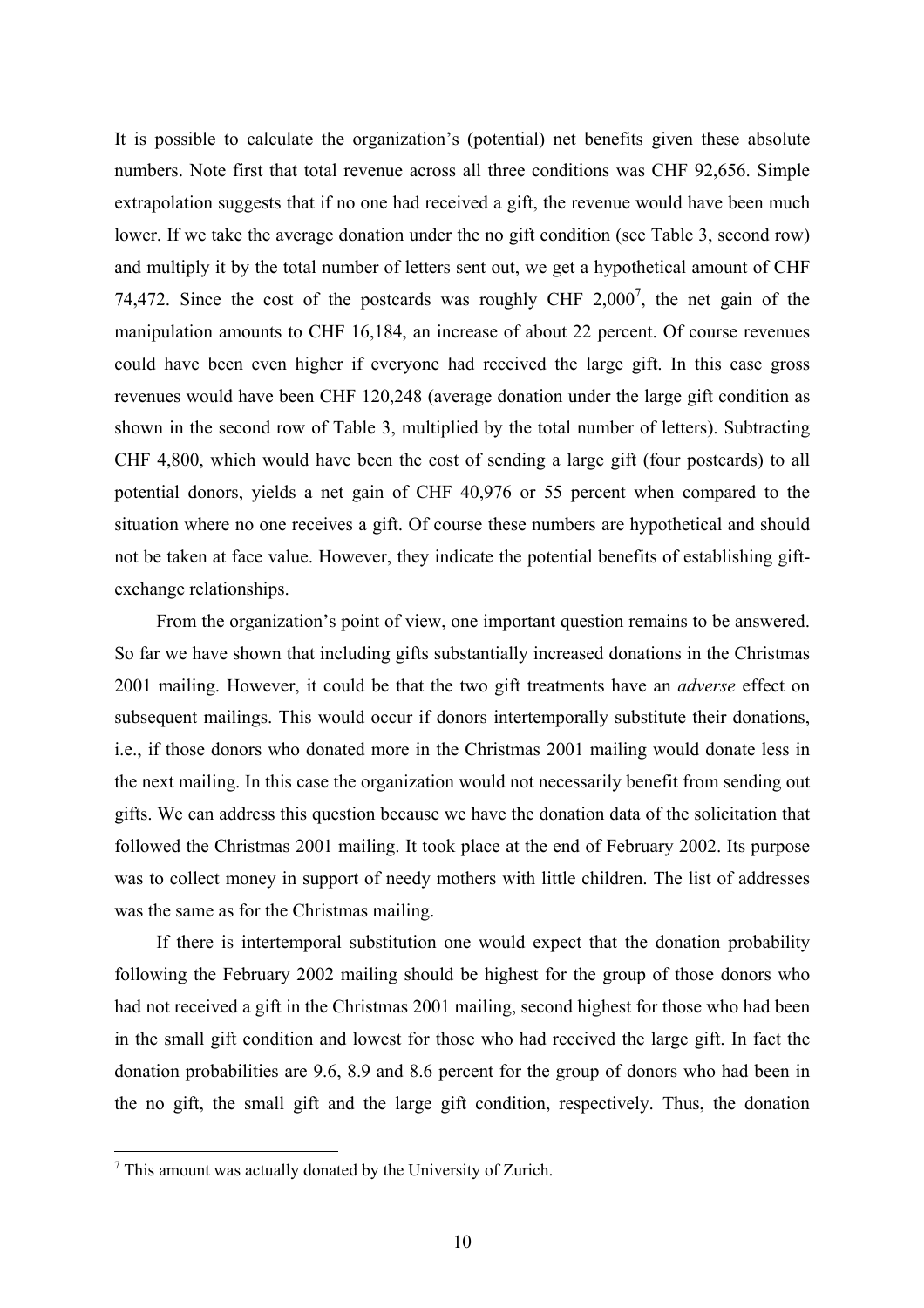probabilities do vary in line with the intertemporal substitution argument. However, the differences are rather small, in particular if one compares these differences with the differences that occurred in the different treatments of the Christmas mailing. Moreover these differences are insignificant. This is shown by a simple Probit regression where we regress a donation dummy for the February 2002 mailing on our treatment dummies (exactly as in Table 2). The coefficients as well as the whole model are insignificant ( $p=0.353$  for the "Small gift" coefficient and p=0.126 for the "large gift" coefficient; for the whole model Prob> $\chi^2$ =0.3034).

As it holds with the donation probabilities, the absolute amount of money donated in the February 2002 mailing was highest in the no gift condition, followed by the small and the large gift conditions (see the third row of Table 3). Again, these differences are relatively small and insignificant. This is revealed by an OLS-regression, which regresses all donations of the February 2001 mailing on our treatment dummies (p=0.467 for the "Small gift" coefficient and p=0.846 for the "Large gift" coefficient; again the whole model is insignificant: Prob>F=0.7563). Table 3 (fourth row) also shows that if one adds the donations of the Christmas 2001 and the February 2002 mailings, the strong treatment effects of including gifts in the Christmas mailing persist. Taken together, it is possible that some intertemporal substitution occurs. However, this effect is quantitatively small and insignificant.

#### **4. CONCLUDING REMARKS**

In this paper we have reported the results of a field experiment on gift-exchange. In the experiment potential donors are randomly assigned to receiving no gift, a small gift or a large gift, respectively. In line with results from laboratory experiments we find strong and systematic evidence in favor of gift-exchange. Our study complements the existing lab evidence and shows that gift-exchange is not an artifact of the laboratory.

In light of our results, it is tempting to conclude that the inclusion of gifts is a quite efficient strategy for charitable organizations for collecting additional money. This conclusion, however, may be too optimistic. It is likely that the successful initiation of a giftexchange relation depends on various and interacting factors. One important aspect concerns the nature of the gift and the message conveyed with it. If we had included gifts which were completely unrelated to the purpose of the solicitation or which were considered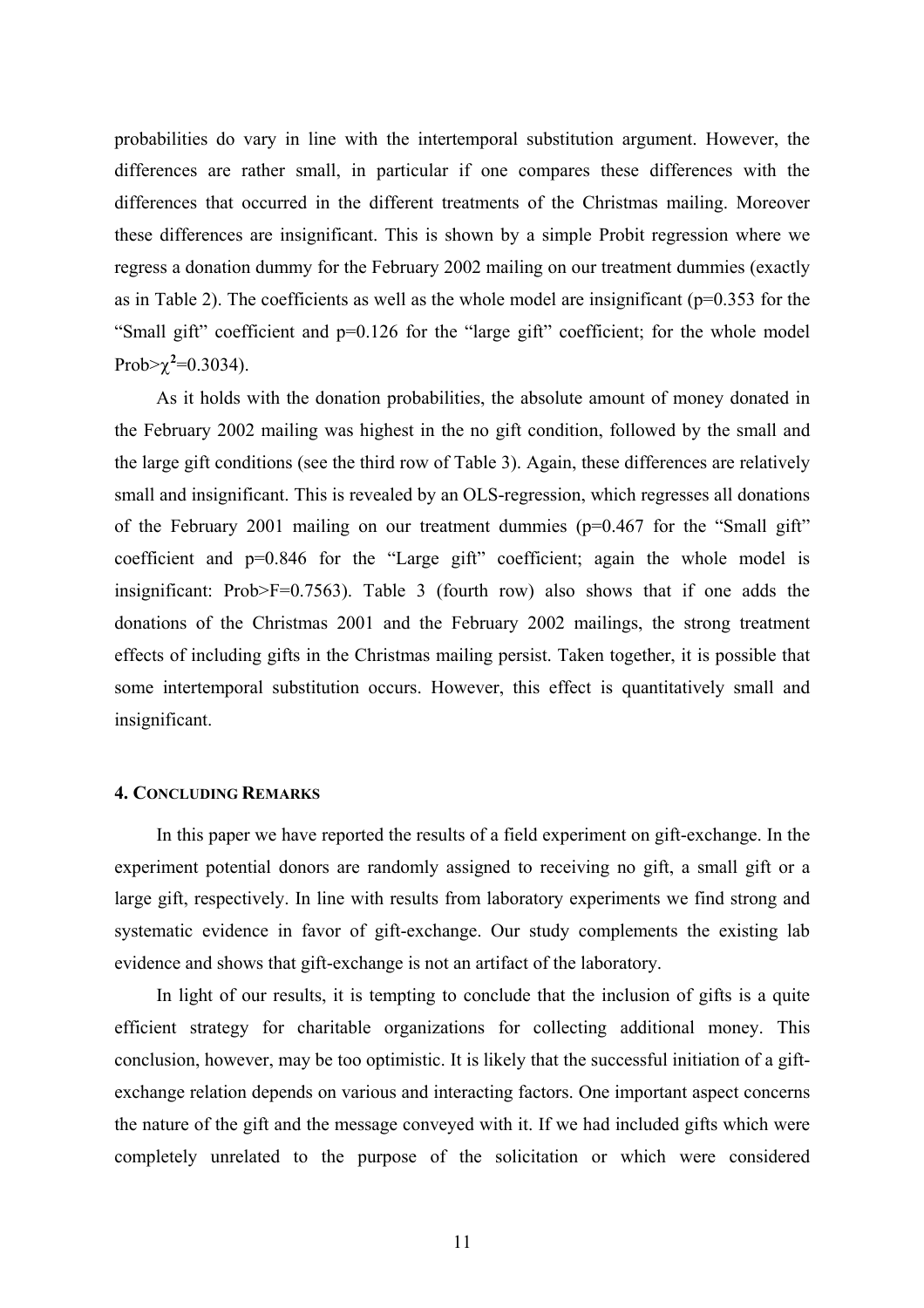inappropriate, the response might have been weaker or even negative. Another question is whether a gift-exchange relation can be repeatedly initiated. Surprise may be a key factor. Once donors get used to getting gifts, they might not feel obliged to their repayment anymore. More field experiments are needed to answer these questions.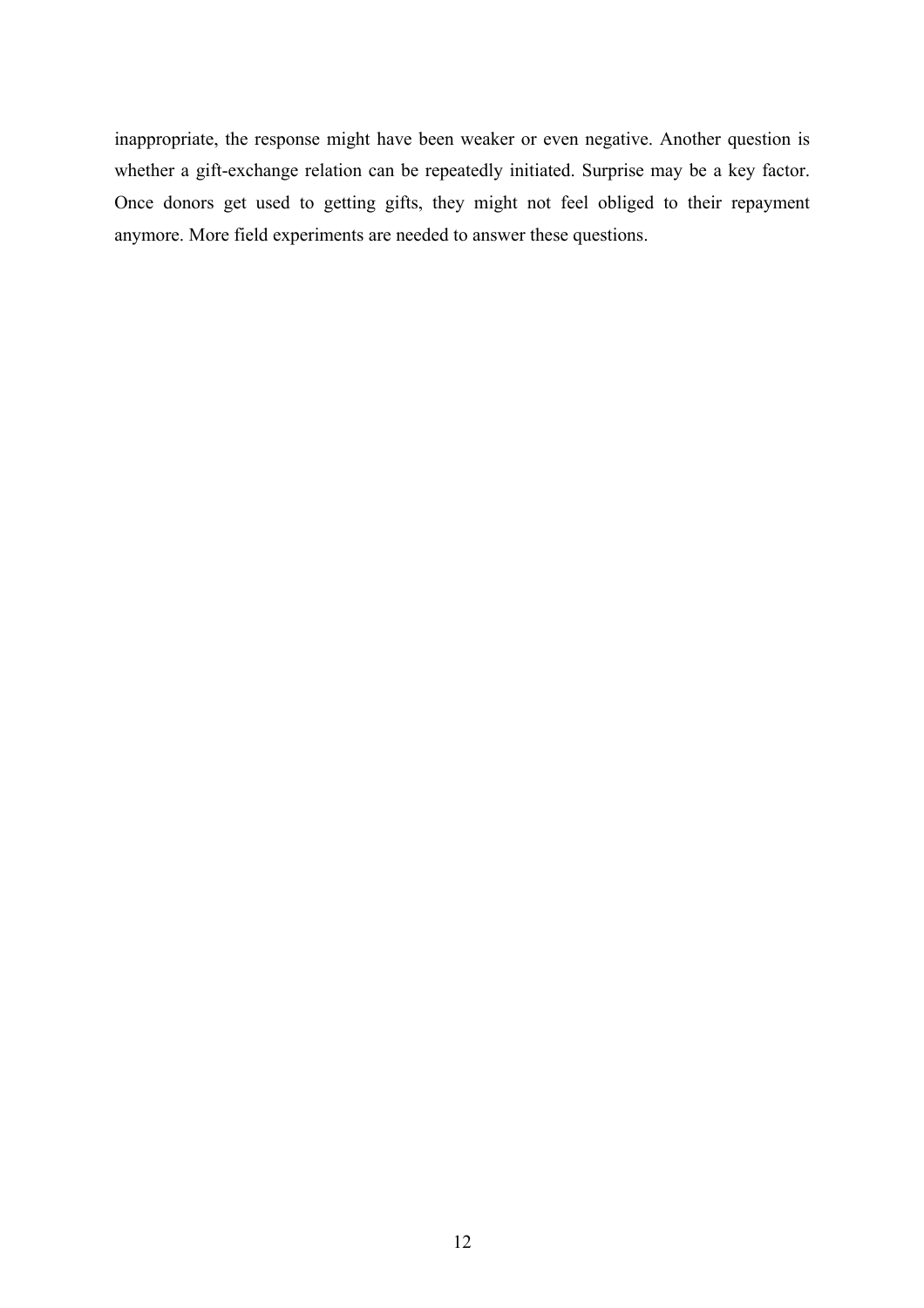#### **REFERENCES**

- Akerlof, G. (1982): "Labor Contracts as a Partial Gift Exchange", Quarterly Journal of Economics 97, 543 - 569.
- Andreoni, J. (1995): "Warm-Glow versus Cold-Prickle: The Effects of Positive and Negative Framing on Cooperation in Experiments", Quarterly Journal of Economics 110(1), 1- 21.
- Andreoni, J., Gale, W. and Scholz, J. (1996): "Charitable Contributions of Time and Money", Working paper, University of Wisconsin Madison.
- Bewley, Truman (1999): Why Wages don't fall during a Recession, Harvard University Press, Harvard.
- Berg, J. E., Dickhaut, J. and McCabe, K. (1995): "Trust, Reciprocity, and Social History", Games and Economic Behavior, Vol. 10, 122-142.
- Camerer, C. and Thaler, R. (1995): "Ultimatums, Dictators, and Manners", Journal of Economic Perspectives 9, 209-219.
- Charness, G. and Rabin M. (2002): "Understanding Social Preferences with Simple Tests", Quarterly Journal of Economics 117, 817-869.
- Cialdini, R. B. (1992): "Social Motivations to Comply: Norms, Values, and Principles", in: Taxpayer Compliance, Vol. 2, 200-227, ed. by J. A. Roth and J. T. Scholz, University of Pennsylvania Press, Philadelphia.
- Dufwenberg, M. and Kirchsteiger, G. (2004): "A Theory of Sequential Reciprocity", Games and Economic Behavior 47, 268-298.
- Falk, A. and Fischbacher, U.: "A Theory of Reciprocity", forthcoming: Games and Economic Behavior.
- Fehr, E. and Gächter S. (2000): "Fairness and Retaliation The Economics of Reciprocity", Journal of Economic Perspectives 14, 159-181.
- Fehr, E., Gächter, S. and Kirchsteiger, G. (1997): "Reciprocity as a Contract Enforcement Device", Econometrica 65, (1997), 833-860.
- Fehr, E., Kirchsteiger, G. and Riedl, A. (1993): "Does Fairness prevent Market Clearing? An Experimental Investigation", Quarterly Journal of Economics 108, 437-460.
- Fischbacher, U., Gächter, S. and Fehr, Ernst: "Are People Conditionally Cooperative? Evidence from a Public Goods Experiment", Economics Letters 71.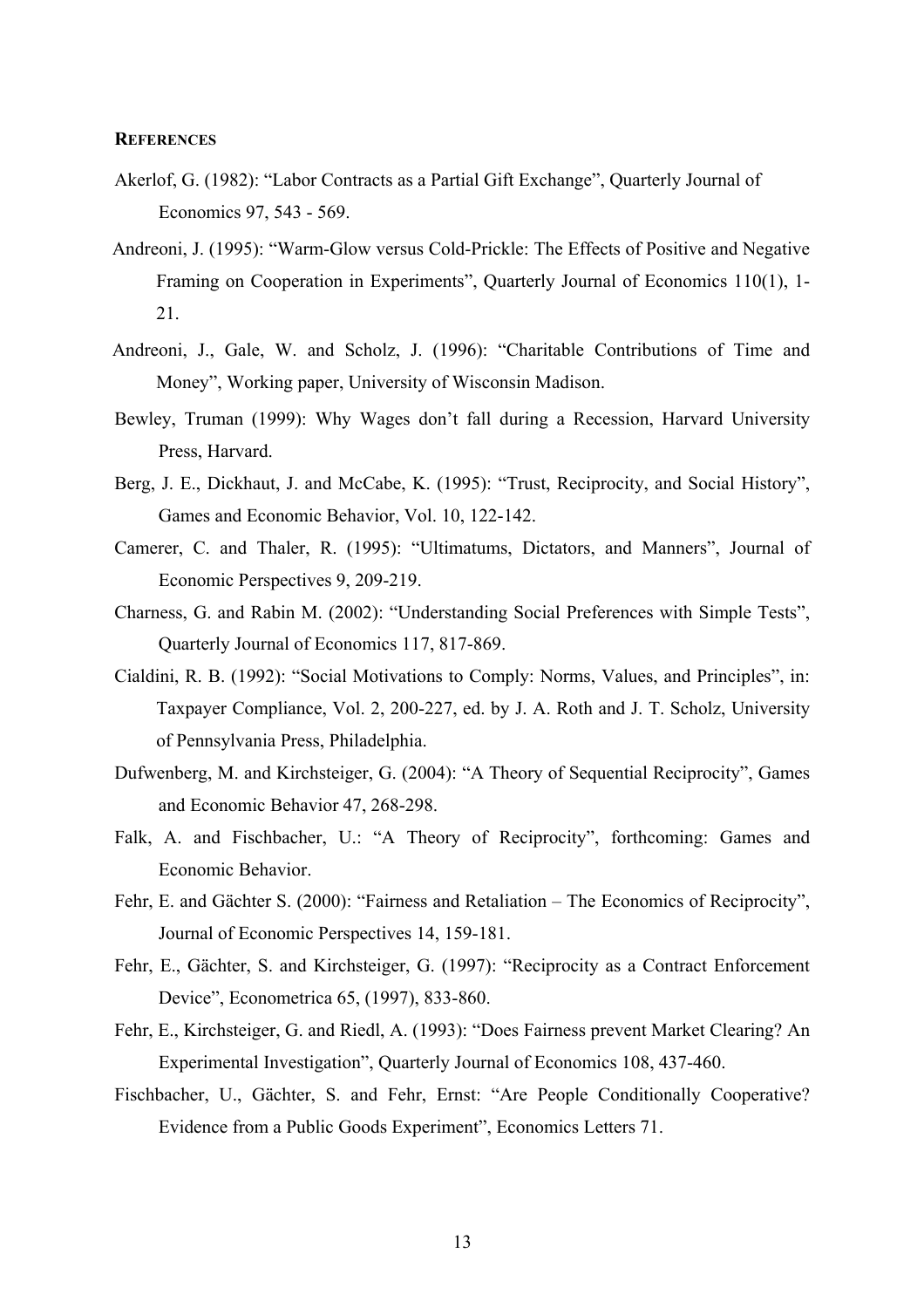- Frey, B. S. and Meier, S. (2003): "Social Comparisons and Pro-social Behavior: Testing "Conditional Cooperation" in a Field Experiment", American Economic Review 94, 1717-1722.
- Gneezy, U. (2003): "Do High Wages Lead to High Profits? An Experimental Study of Reciprocity Using Real Effort", Working paper, University of Chicago, GSB 2003.
- Harrison, Glenn and List, J. (2004): "Field Experiments", Journal of Economic Literature, XLII, 1009-1055.
- Huck, S. and Wallace, B.: "Reciprocal strategies and aspiration levels in a Cournot-Stackelberg experiment, Economics Bulletin, 2002, Vol. 3 no. 3, 1-7.
- Kahneman, Daniel and Knetsch, Jack L. and Thaler, Richard (1986): "Fairness as a Constraint on Profit Seeking: Entitlements in the Market", American Economic Review 76, 728-41.
- Levine, D. (1998): "Modeling Altruism and Spitefulness in Experiments", Review of Economic Dynamics 1, 593-622.
- List, J. A. and Lucking-Reiley, D. (2002): "The Effects of Seed Money and Refunds on Charitable Giving: Experimental Evidence from a University Capital Campaign", Journal of Political Economy 110, 215-233.
- Rabin, M. (1993): "Incorporating Fairness into Game Theory and Economics", American Economic Review 83, 1281-1302.